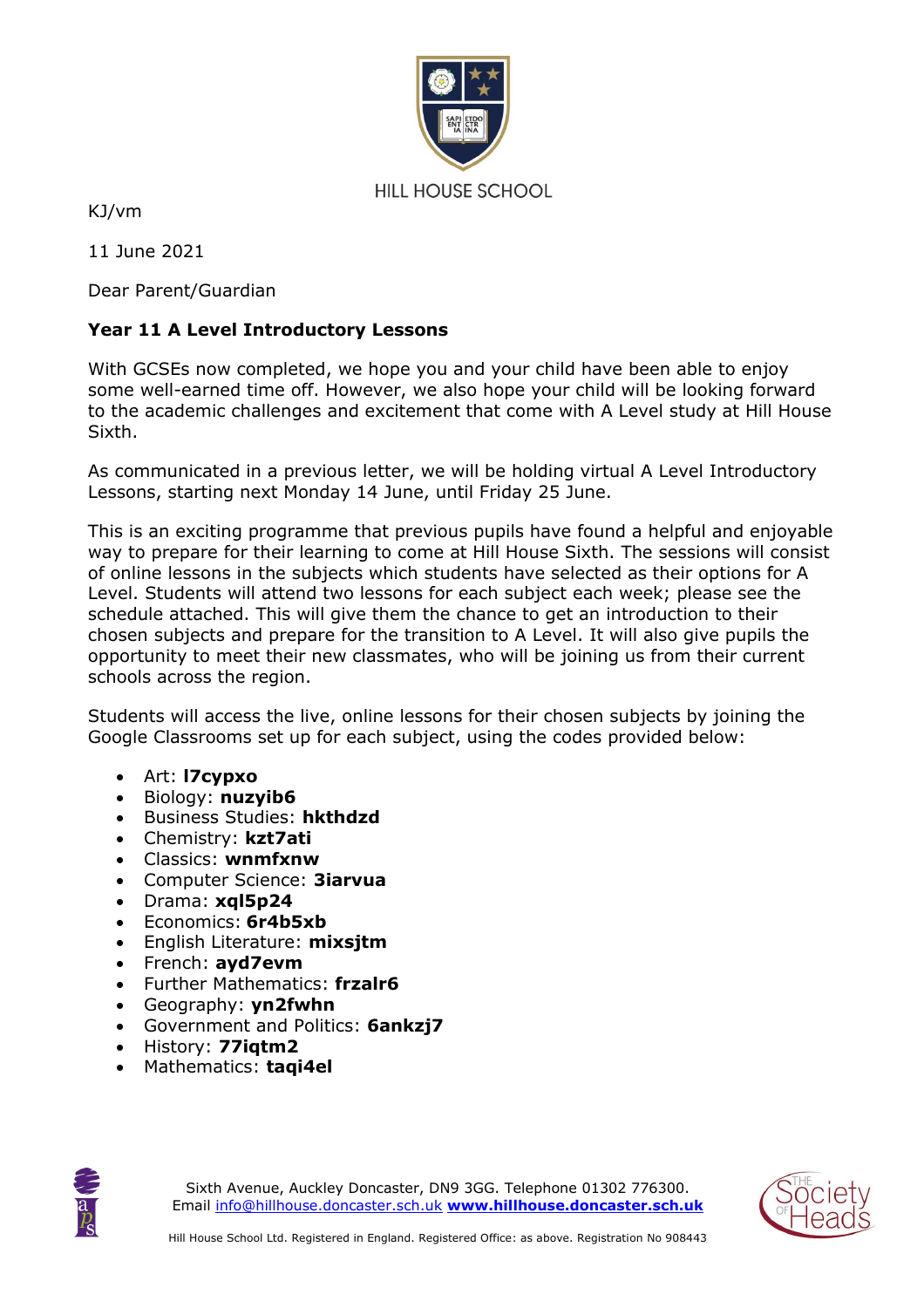- Music: **2n74o7n**
- Philosophy: **wgdcwxi**
- Physics: **hor3ulb**
- Psychology: **izyuhlp**
- Spanish: **26palyw**
- Sports Studies: **vjimdid**

If your child could join the Google Classrooms for their subjects by the morning of Monday 14 June, that would be greatly appreciated.

Friday 25 June will be an in-person induction day; any lessons on that day will be conducted in classrooms, while the rest of the students will do a series of induction activities to ready themselves for entry into Hill House Sixth in September. Formal business attire or school uniform will be required.

If you have any questions or concerns, please do not hesitate to contact me through info@hillhouse.doncaster.sch.uk.

Thank you for your time and we look forward to seeing your child during the A Level Introductory sessions, on the Induction Day, and, of course, upon joining the Sixth Form in the autumn.

Yours faithfully

Dr Kurt Johnson Head of Sixth Form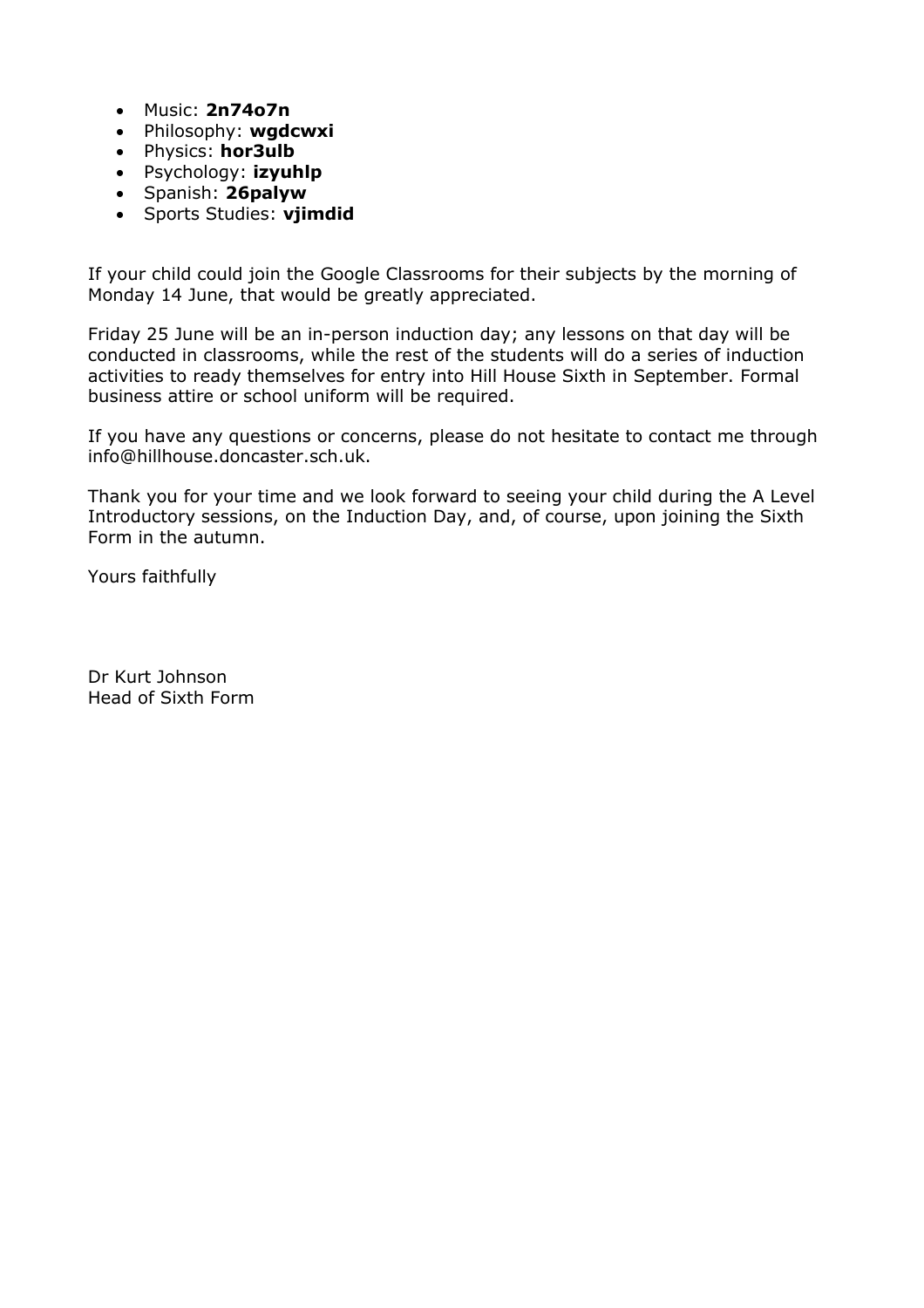### Hill House Sixth Form

# A Level Introductory Lessons

# Week Commencing 14 June

| Period                                 | Monday                      | Tuesday                         | Wednesday                              | Thursday                | Friday                                             |
|----------------------------------------|-----------------------------|---------------------------------|----------------------------------------|-------------------------|----------------------------------------------------|
| $\mathbf{1}$<br>$(8.40 -$<br>9.35)     | Art<br><b>Business</b>      | <b>Business</b><br><b>Music</b> | Maths                                  | Geography<br>French     | <b>Music</b>                                       |
| $\overline{2}$<br>$(9.35 -$<br>10.30)  | English<br>Further<br>Maths | Biology<br>Politics             | Computer<br>Science<br>Drama<br>French | Further<br>Maths        |                                                    |
| 3<br>$(11.10 -$<br>12.05)              | Physics                     | Geography                       | Biology                                | Chemistry<br>Philosophy | Spanish<br>Economics                               |
| $\overline{4}$<br>$(12.05 -$<br>13.00) | Psychology                  | Spanish                         | English                                | History                 | Politics<br>Philosophy<br>Sports<br><b>Studies</b> |
| 5<br>$(14.00 -$<br>14.55)              | History                     | Psychology                      | Sports<br><b>Studies</b>               | Art<br>Economics        | Drama<br>Computer<br>Science                       |
| 6<br>$(14.55 -$<br>15.50)              | Maths<br>Classics           | Chemistry                       | <b>Classics</b>                        | Physics                 |                                                    |